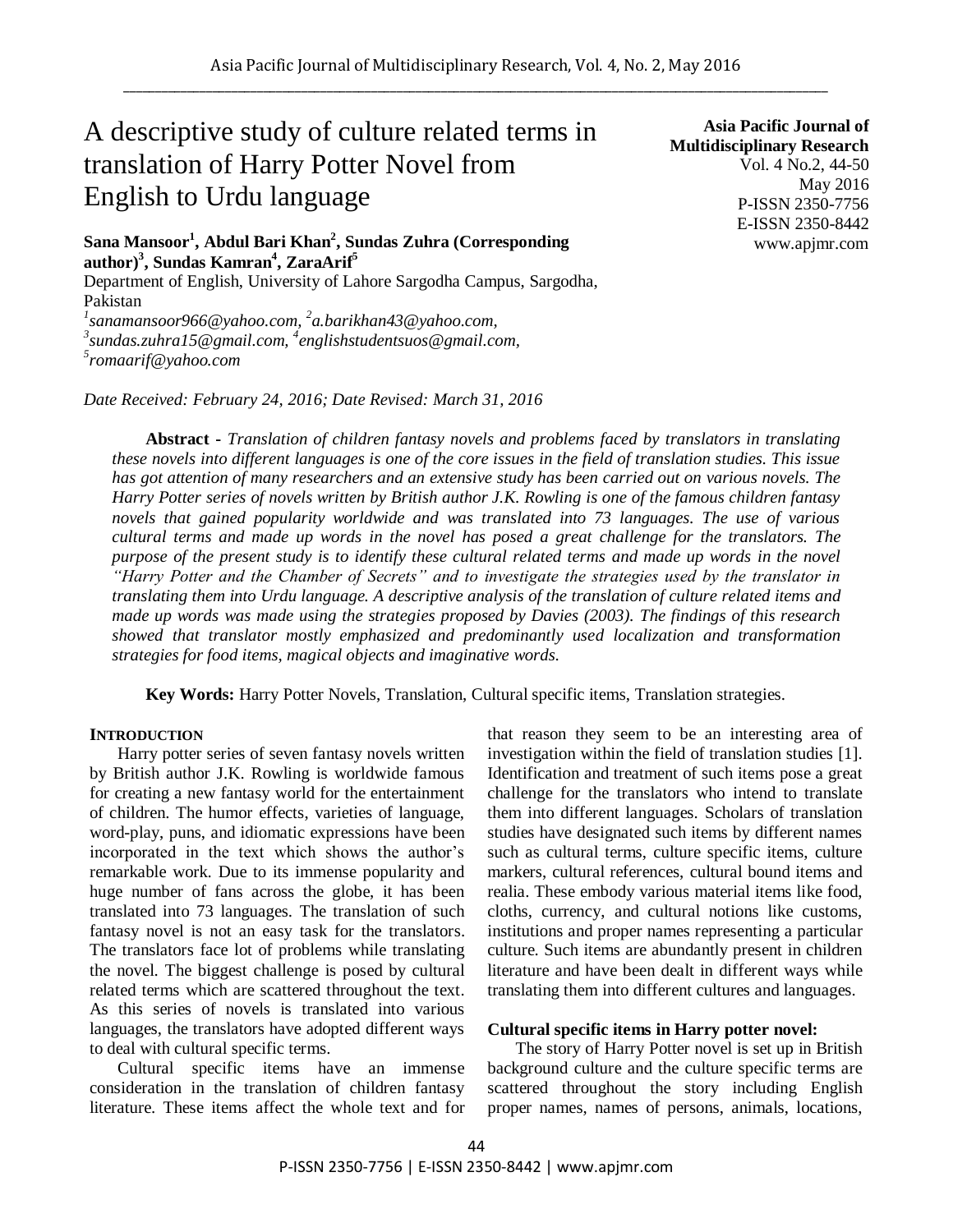food items and traditional celebrations. Davies (2003) [2] argues that the author of the source texts targeted British teenagers as her audience and set the storyline around setups with which most of her original target readers would be familiar(66). The author has merged the real world and magical world in such a way that it touches the peak of realness. The author has also used made up words, magical objects and creatures that do not exist in the real world. These invented terms are named as "irrealia" as opposed to realia [3]. This word is used to refer those invented items presented as real in fictional world but do not exist in the real world. In the discussion of cultural references, some scholars do not make such distinction between real and fictional terms, as long as these terms exist in the ST but unknown to target audience. Aixela [4] defines such terms as:

Those textually actualized terms whose function and connotations in a source text involve a translation problem in their transference to a target text, whenever this problem is a product of the non-existence of the referred item or of its different inter-textual status in the cultural system of the readers of a target text (58).

# **Translation of Culture specific terms in Harry Potter novel**

As mentioned earlier, Harry Potter series is full of cultural related terms and newly invented words, so its translation into other languages is not an easy task. Translators have faced various problems while translating the original text into different languages. According to Jentsch [5] one of the main difficulties faced while translating the Harry potter is to deal with the made-up words (285). The translators get in dilemma whether to use them as original or to translate as per need of the target text. According to Goldstein [6] the main challenge that the translators face in translating this novel into languages other than English is at both linguistic and cultural level. He gives the list of items that pose serious problems for the translator which include proper names, magical creatures, made up words, magic spells, and descriptive names. Davies [2] explains the challenge posed by cultural references in translation is very complex. He argues that it is needed for the translator to provide the British cultural background to his readers which is easily comprehensible and accessible to the audience of target culture. (97) This consideration could be described by the world-wide admiration that the Harry Potter novels have attained. The name of the main character Harry Potter, and other proper names conceived by J.K.Rowling like Quidditch, Muggles, Mudbloods, Hogwarts, Gringotts, are well known as English names by the readers. Thus, it is essential that the translators respect this "Britishness" in the translated text, so as to preserve the original cultural framework of Harry Potter and also keep in mind the readers of targeted culture. The range of challenges involved in the translation of Harry Potter books is vast and the translators have dealt with these issues in different ways and selecting various techniques for the transformation of this magical world for the children and adults of their native culture.

# **Translation Strategies for dealing Culture Specific terms**

Scholars of translation studies have proposed different strategies to deal with such cultural references. Venuti [7] indicates that cultural term can either be domesticized to make it acceptable in target culture or be foreignized to add foreign elements in the target culture.. Newmark [8] distinguished various strategies including naturalization, cultural equivalence, synonymy, transposition, and modulation. Graedler [9] puts forward some techniques to deal with cultural terms, such as preserving the source language term, making a new word, explaining the meaning of SL expression in translation, or finding a relevant word which is equivalent to term of source language. Davies [2] presents seven ways, addition, localization, omission, preservation, transformation, globalization and creation to deal with cultural terms. The strategies proposed by various scholars are similar in many ways. Davies [2] points out that the books of Harry Potter novels offer the opportunity to compare the tactics used in different translations. She is of the view that Harry Potter novel provides with abundance of material for all those who wants to learn how the professional translators deal with cultural specific references (65).The present research will provide with sufficient material for all those who seek to analyze different translated texts. It will be helpful for the future translators to know the positive and negative impacts of different translation strategies used in tackling cultural issues in the translations of different texts especially while dealing the children fantasy novels.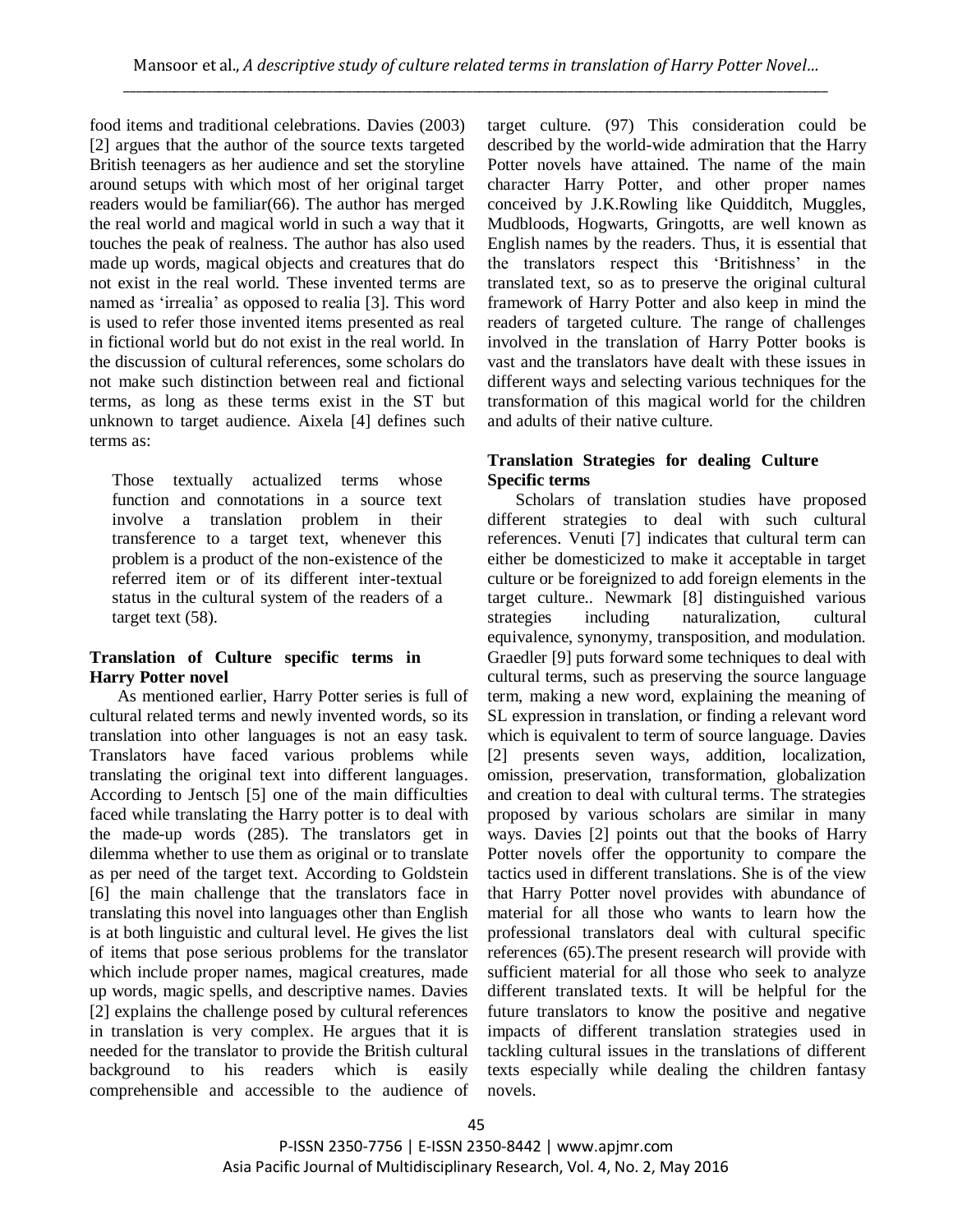# **OBJECTIVES OF THE STUDY**

The purpose of this research is to identify the cultural specific terms and made up words in the Urdu translation of the novel "*Harry Potter and the Chamber of Secrets*" and to analyze the strategies adopted by the translator in translating the cultural terms.

# **Literature Review**

Many research workers made significant contribution in analysing the translated versions of the Harry Potter novels in terms of cultural specific items. They exhibited a descriptive analysis regarding the tactics of the translators in dealing with culture items and up to what extent they are successful in conveying the real essence of the story to the target readers. In this connection, one of the earlier contributions was made by Davies [2] who discussed about various procedures adopted by the translators in translating the J K Rowling"s Harry Potter books. He recognizes the usefulness of various strategies dealing with the cultural problems. He also argued that it not necessary to have relationship between the use of particular strategy and in making the target text domesticated or foreignized. Furthermore, he was at opinion that the cultural specific items should be dealt in a broader perspective in the whole text rather to look them individually.

Goldstein [6] points out that the American version of the Harry potter novels has altered some of the British cultural terms to make it suitable for the target culture. They even changed the title of the first book from "*Harry Potter and the Philosopher's Stone"*to*"Harry Potter and the Sorcerer's Stone".* Feral (2006) [10] investigated the French translation of *Harry potter and the Philosopher's Stone* and depicted that the translator enhanced the fantasy and the magical aspects of the novel to the extent that it portrayed a displacement from the reality and originality of the source text and culture. Liang [11] gives forward a study on translation problems and strategies regarding culture-specific items by investigating different books of Harry Potter novel and their Taiwanese translated versions. He analysed that the usefulness of the translation strategies applied can be used as a standard while talking over the issue of appropriateness of translating cultural terms in children"s literature.

Rizqiyyah [12] gave suggestions on the consideration of the target culture background while translation. She focussed on the importance of lexical equivalence, the context imparting the story and the target reader"s culture. Standowicz [13] presented a case study in which she analysed the successfulness of Polish translation of *"Harry Potter and the Philosopher's Stone.* She investigated the strategies adopted by the translator in translating various proper nouns and rendering the meaning of the names used and invented by Rowling. In her view, the equivalents used by the translator are not less creative than the author"s original ideas. The translated version is immensely popular in Poland which reflects its good quality. The words which are left untranslated in the text are appreciated by children, because they find it fascinating to discover the meaning on their own. She concludes that in the age of globalization the necessity of using domesticating elements in the target text is seems to be waning.

Musschee and Williems [1] presented a detailed description of proper nouns and culture specific items in the Arabic translation of first three books of Harry Potter series. They analysed that in the translated text foreignization is involved whereas domestication is virtually absent. Atun [14] examined the Indonesian translation of *"Harry Potter and the Chamber of Secrets"*and analysed that the translator has been successful in translating the text using pragmatic equivalence making the target text more communicative and understandable. Zee [15] put forward her analysis on specific translation problems with respect to cultural terms and proper names in Dutch translation of Harry potter series and also investigated the solutions to these problems. She analysed that the translator has been successful in the transfer of text as he has tried to remain faithful to the effects in original text by using different strategies as phonetic adaption, preservation, literal translation and sometimes localization. She analysed that the translator has been able to preserve the humour whenever possible and he also remained faithful to the style. The ways adopted by translator gave the Dutch reader what the English reader gets the original version.

Dukmak [16] analysed the treatment of culture specific items in translation of Harry Potter novel in Arabic. He investigated which strategies are most frequently used to deal cultural terms and he analysed that preservation strategy is mostly used, transliteration is used for the invented games, currency, as well as spells based on Latin and foreign languages,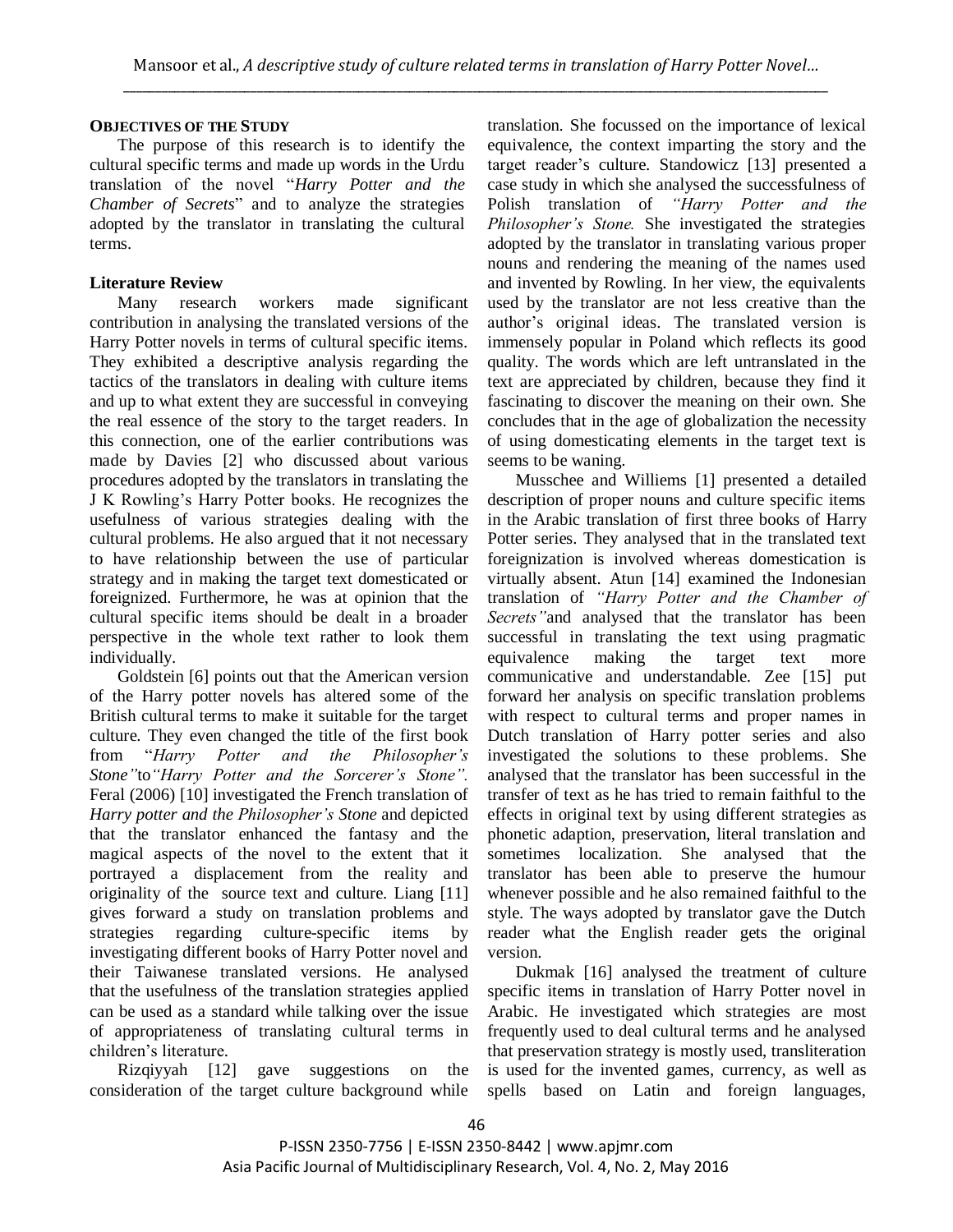standardization is used for the category of food items , ideological adaptation is used for customs and practices. He concludes that the translators have balanced between adequacy oriented and acceptability oriented approaches.

Lin [17] made a study on analysis of cultural issues in Spanish translations of J.K Rowling Harry Potter novels. She discovers that Aixela"s conservation strategy has been adopted by the translators as the main solution in translating the culture specific items of the source text. This is manifested through the fact that most proper names and common expressions are not translated in the target text and there is a certain degree of inconsistency with the treatment of culture specific items in target text; while some items are translated others are not. As a result readers couldn"t get access to important connotative meanings, humorous effects, and cultural information.Gharyan*et al* [18] made a descriptive study of culture specific items in Persian translation of Harry Potter novels. He analysed culture bound food and goods. He used strategies proposed by Davies [2] for analysis. He comes up with the conclusion that preservation strategy was applied most frequently and localization strategy is also used frequently.

## **METHODS**

In view of above mentioned work represented by different researchers who made analysis of various **Names of locations:**

translated versions of Harry Potter novels, the present research work was designed to make a descriptive analysis of Urdu Translation of Harry Potter novel. For this purpose, "*Harry Potter and the Chamber of Secrets*" is selected for the analysis of culture bound terms from Harry Potter series of novel. The analysis was made by identifying the cultural terms in the Urdu version of this book translated by MoazzemJaved Bukhari.The cultural terms viz. name of locations, currency, magical objects, creatures, names of spell and some food items were identified, categorized and analysed by using the strategies proposed by Davies (2003) viz. preservation, localization and transformation.

## **RESULTS AND DISCUSSION**

In context to the adopted methodology, the identified cultural terms were categorized and examined under the following strategies.

**Preservation:** This strategy is used for those cultural terms that do not exist in the target culture. The translator has used this strategy for translating those terms that have no equivalents in Urdu language. This strategy has mostly been used for the names of places, shops, food items, currency and also for some magical creatures. The translators prefer to preserve these elements to show the foreignness of the original. Following are some of the terms which are preserved in the target text.

| Source text                | <b>Target text</b>    |
|----------------------------|-----------------------|
| Leaky Cauldron             | لیک <i>ی</i> کا لڈ رن |
| Borgin and Burkes          | بورگن اینڈ بر وکس     |
| <b>Flourish and Blotts</b> | فلو ر ش اینڈ بلا ٹس   |
| Gringotts                  | ڈر نگو ٹس             |
| <b>Hogwarts</b>            | ہو جو                 |
| Azkaban                    | قنان                  |

## **Names of food items:**

| Custard tart | ص ۱<br>-<br>ـست |
|--------------|-----------------|
|--------------|-----------------|

## **Name of magical creatures:**

| __                   |                            |
|----------------------|----------------------------|
| $\sim$<br>--<br>____ | $\overline{a}$<br>ய<br>. . |
| .                    |                            |

## **Currency:**

| <b>Sickles</b>     | سحد                                 |
|--------------------|-------------------------------------|
| $Ca$ llaons<br>י ש | $\ddot{\phantom{0}}$<br>حلائه<br>J. |
| Knuts              | نٹس                                 |

P-ISSN 2350-7756 | E-ISSN 2350-8442 | www.apjmr.com Asia Pacific Journal of Multidisciplinary Research, Vol. 4, No. 2, May 2016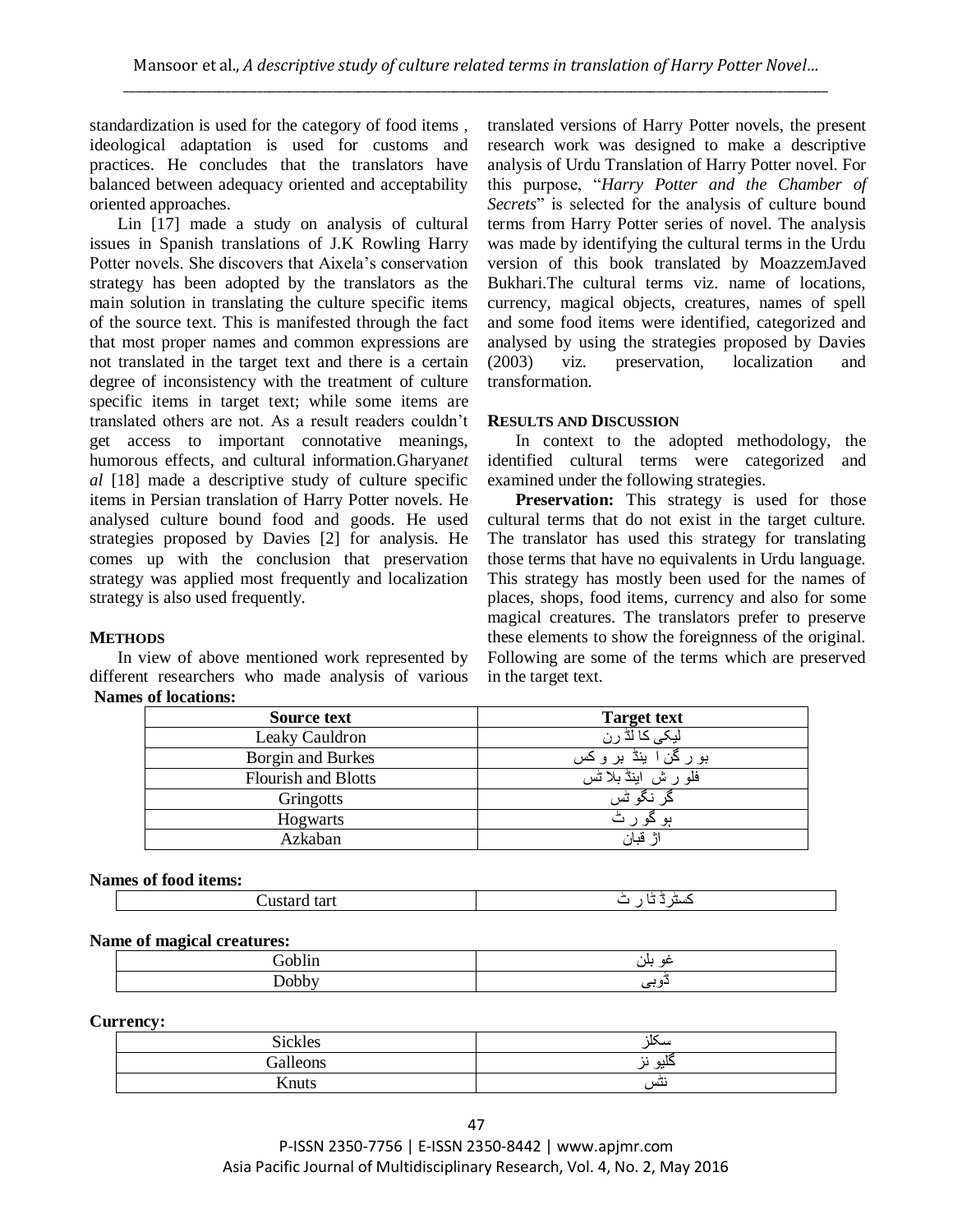**Localization:** This strategy is used to translate the cultural terms keeping in view the culture and norms of the target language. The translator has used this strategy for various magical objects including names of potions, charms, creatures and some food items. He has translated them into Urdu language with respect to the targeted culture.

## **Names of magical objects:**

| Source text        | <b>Target text</b>    |
|--------------------|-----------------------|
| <b>Broomstick</b>  | ر ی ڈنڈا<br>يہا       |
| Invisibility cloak | غيب <i>ي</i> چو غہ    |
| Magic wand         | جادوئ چهری            |
| Vanishing cupboard | غائب ہونے والی الماري |

## **Names of charms:**

| ин           | ه ۱۰<br>جادو<br>$\overline{a}$ |
|--------------|--------------------------------|
| .<br>ا الليم | ----                           |

## **Names of potions:**

| Pepper<br>potion | سبر مرچو<br>سد      |
|------------------|---------------------|
| Love potion      | محبب د<br>نادو ئ دو |

## **Names of magical creature:**

| House elf | حهريلو خرس |
|-----------|------------|
| Jnicorn   |            |
| Banshee   | پر پن      |

## **Names of food items:**

| Egg nog             | انڈ وں کا شر بت                   |
|---------------------|-----------------------------------|
| Pumpkin juice       | کدو کا رس                         |
| Shepherd pie        | د شت کی کھ <u>چڑ ی</u>            |
| Sausages            | کیا ب                             |
| Turnees of porridge | فا لو دے سے <u>بھر ے پ</u> یا     |
| Plates of kippers   | تلبي ٻو ئ نر سا لمن مچھل <u>ي</u> |
| Jam doughnut        | جام و الا سالم كيك                |

**Transformation:** This strategy is applied when the cultural terms can neither be preserved nor localized, hence transforming and altering the terms in translation. According to Davies (2003:87) this strategy is used when the translators are faced with those terms that have no equivalents or do not exist in the first place. Following are some of the examples which are completely altered and transformed in the target text by the translator.

## **Names of locations:**

| Source text          | <b>Target text</b> |
|----------------------|--------------------|
| The Burrow           | ویزلی بھٹ          |
| The Forbidden Forest | اندهير ا جنگل      |
| Diagon Alley         | جادوئ باز ار       |
| Knockturn Alley      | شیطا نے بار ار     |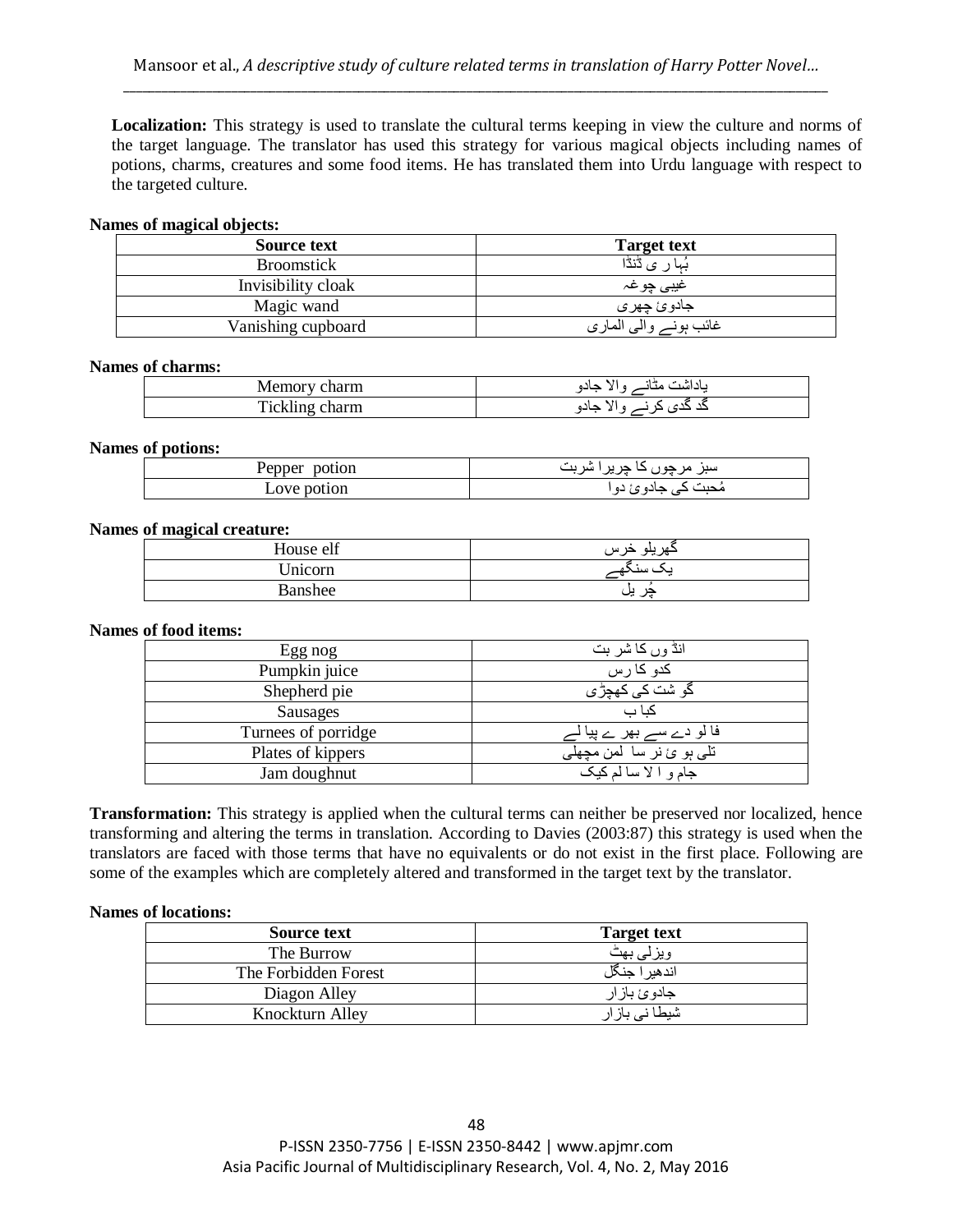#### **Names of magical objects:**

| Floo powder         | سفو ف انتقا ا |
|---------------------|---------------|
| The Whomping Willow | جهد<br>പ      |
| <b>Sorting Hat</b>  | ىنى نوپى<br>ച |

## **Names of spells**

| Expelliarmus | چهوىم جهو<br>പ            |
|--------------|---------------------------|
| Rictusempra  | -48<br>P<br>$\rightarrow$ |
| Obliviate    |                           |
| Serpensortia | دىم غصىتم                 |

From the above analysis it can be examined that the translator has preserved most of the names of locations, some magical creatures and currency in the target text and he has used the localization strategy most frequently for the magical objects, creatures, names of potions and charms. He dealt the magical objects and spells that have no existence in real life and are of fantasy value; by transforming and changing the meaning of these terms in the target text.Translator has localized the food items that are related to British culture to make them easily express able in the target culture. The findings of this research showed that translator mostly emphasized and predominantly used localization and transformation strategies for cultural words, imaginative terms and food items.

## **CONCLUSION**

From the above discussion, it is concluded that the localization and transformation strategies used most frequently in Urdu version of Harry Potter novel have distorted and fractured the realness and fantasy world created by J.K. Rowling in her original work. It is also concluded that the essence of original is lost in translated version up to great extent. The translated version lost the real beauty and creativities of the original work. The terms that are transformed and localized are not able to give an impact of the author"s real work and the readers of the target text cannot get the same flavour as that of original text. The terminologies used in the translated text do not happen to match the levels of children brain. The humorous effects that are present in the original text are lost up to a great extent in the translated version of the novel.

#### **RECOMMENDATION**

From the above conclusion it is recommended that the translator should consider to be faithful with the terms of the original text whenever possible, the foreign elements must be preserved in order to reach the heights of adequacy in target text. This will give same impact to audience of translated text as gained by persons who read the original text.

#### **Suggestion for further research**

The present study was conducted on one aspect of the problems of translation that is culture specific terms; other researches can also be done on the challenges faced by translators in the translation of this novel. Besides cultural terms there are many other problems that the translators face, these are the problems created by language varieties used in the novel, idiomatic expressions, and metaphors. The researchers can make descriptive analysis on these issues, and provide ways to resolve and unravel these issues.

#### **REFERENCES**

- [1] Mussche, E. & Willems, K. (2010)."Fred" or "farīd", "bacon" or "baydun" ('egg')?Proper Names and Cultural-specific Items in the Arabic Translation of "Harry Potter"*.Meta*. 55. 474- 498.
- [2] Davies, E. E. (2003), "A Goblin or a Dirty Nose : The Treatment of the Cultural-Specific References in Translations of the Harry Potter Books", *The Translator*.9(1):65- 100.
- [3] Loponen, M. (2009). "Translating irrealia: Creating a semiotic framework for the translation of fictional cultures." *Chinese Semiotic Studies*, 2, 165-175.
- [4] Aixelá, J.F. (1996). "Culture-Specific Items in Translation", in Álvarez, R., M. C.-Á.Vidal, (eds). *Translation, Power, Subversion,* Multilingual Matters, USA, pp.52-78.

P-ISSN 2350-7756 | E-ISSN 2350-8442 | www.apjmr.com Asia Pacific Journal of Multidisciplinary Research, Vol. 4, No. 2, May 2016